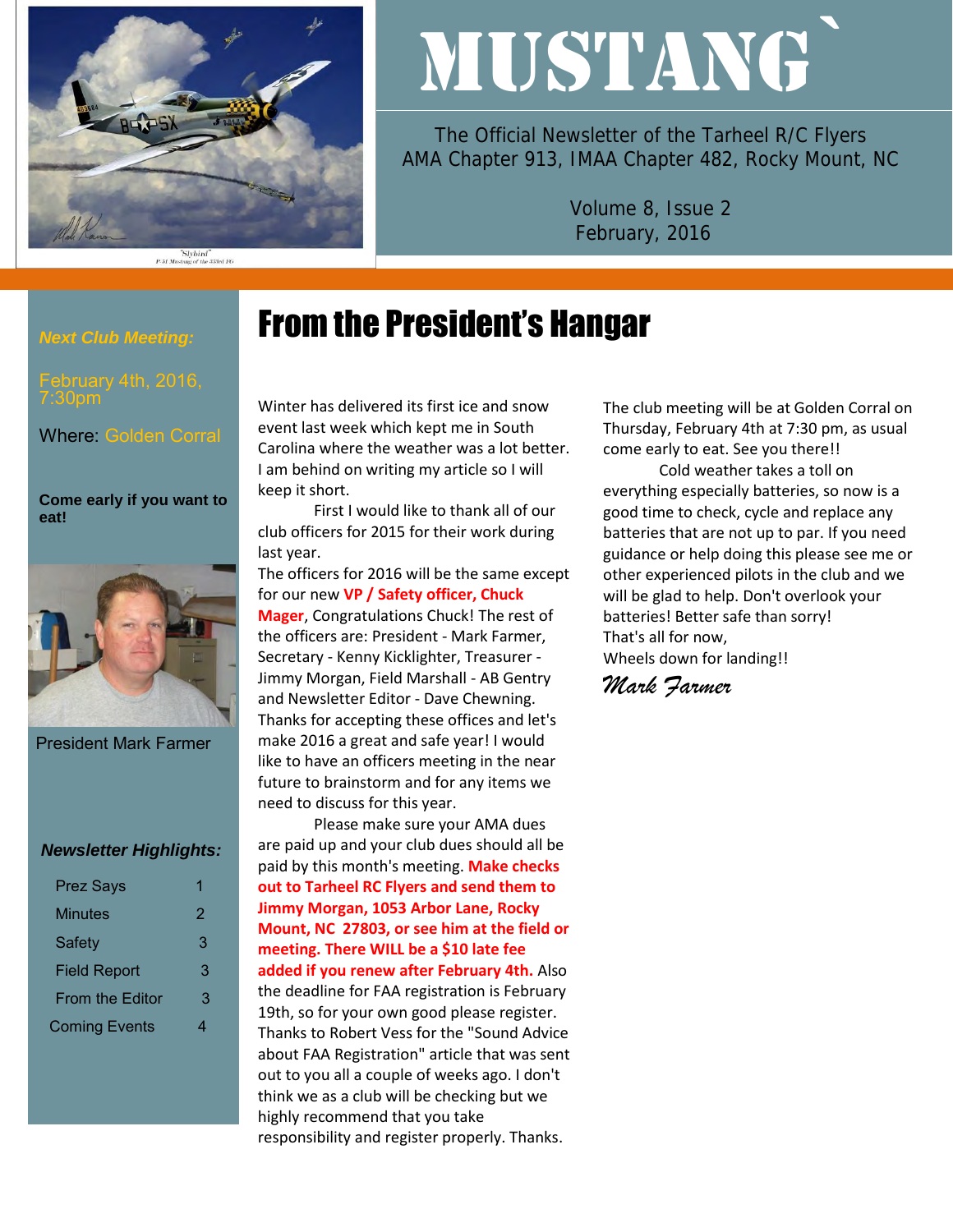

**Secretary Kenny Kicklighter**

## Meeting Minutes -January, 2016

#### **Tarheel RC Flyers Club Meeting Minutes - January 2016**

The Tarheel RC Flyers met at Golden Corral on January 7, 2016. President Mark Farmer called the meeting to order at 7:38 PM. There were fifteen members present.

Mark said that one of our Honorary Members, Arthur Fountain had passed away. Mark also reported that Mike Saleeby had recently passed away. December 2015 minutes were read by Kenny Kicklighter. Motion to accept minutes was made by Mike Winstead and seconded by Duncan Tatum, motion passed

**Treasurers Report-** Jimmy Morgan gave the Treasurer's report. Jimmy reported that 35 members had paid there 2016 dues.

**Safety Report-** Greg Williams commented that everyone should get in the "man cave" and do a check out of everything for the next flying season. Mike Kushman added that he had seen props being flipped with bare hands.

**Field Report –** A.B. Gentry reported that a work day was planned for Saturday to install additional electrical outlets. Motion made by David Chewning for to up to \$350.00 to purchase material to add additional electrical outlets, second by Mike Winstead. Motion Passed.

**Newsletter/Website Report**: David Chewning request that members provide input to the Newsletter to include, links, articles, and pictures. Please make Dave aware of any address changes.

#### **Old Business:**

- Everyone had a great time at the Club Christmas party. Date for next year's party set for December  $10<sup>th</sup>$ provided facility is available.
- Chile-Chilly day saw a big turnout. Lots of good food, flying and fellowship.

#### **New Business:**

- Wilson R/C club to hold a club fly-in on January 16<sup>th</sup>. Tarheel R/C Flyers are welcome.
- Club dues should be paid by the February meeting.
- FAA registration for all aircraft must be completed by February 16. FAA registration requirements for club members were discussed. No action taken.
- Club Officer Election results announced, President Mark Farmer, Vice President/Safety Chuck Mager, Treasure Jimmy Morgan, Secretary Kenny Kicklighter, Field Marshal A.B. Gentry, and Newsletter Editor Dave Chewning.
- Replacement Port-a-Jon discussed. None currently available.
- Mile Winstead briefly mentioned attending the Red Bull Air Races in Indianapolis, Indiana. October 3rd and  $4^{th}$  2016.

Motion to adjourn made by Joey Joyner and seconded David Chewning, motion passed. Respectfully submitted, Kenny Kicklighter, Secretary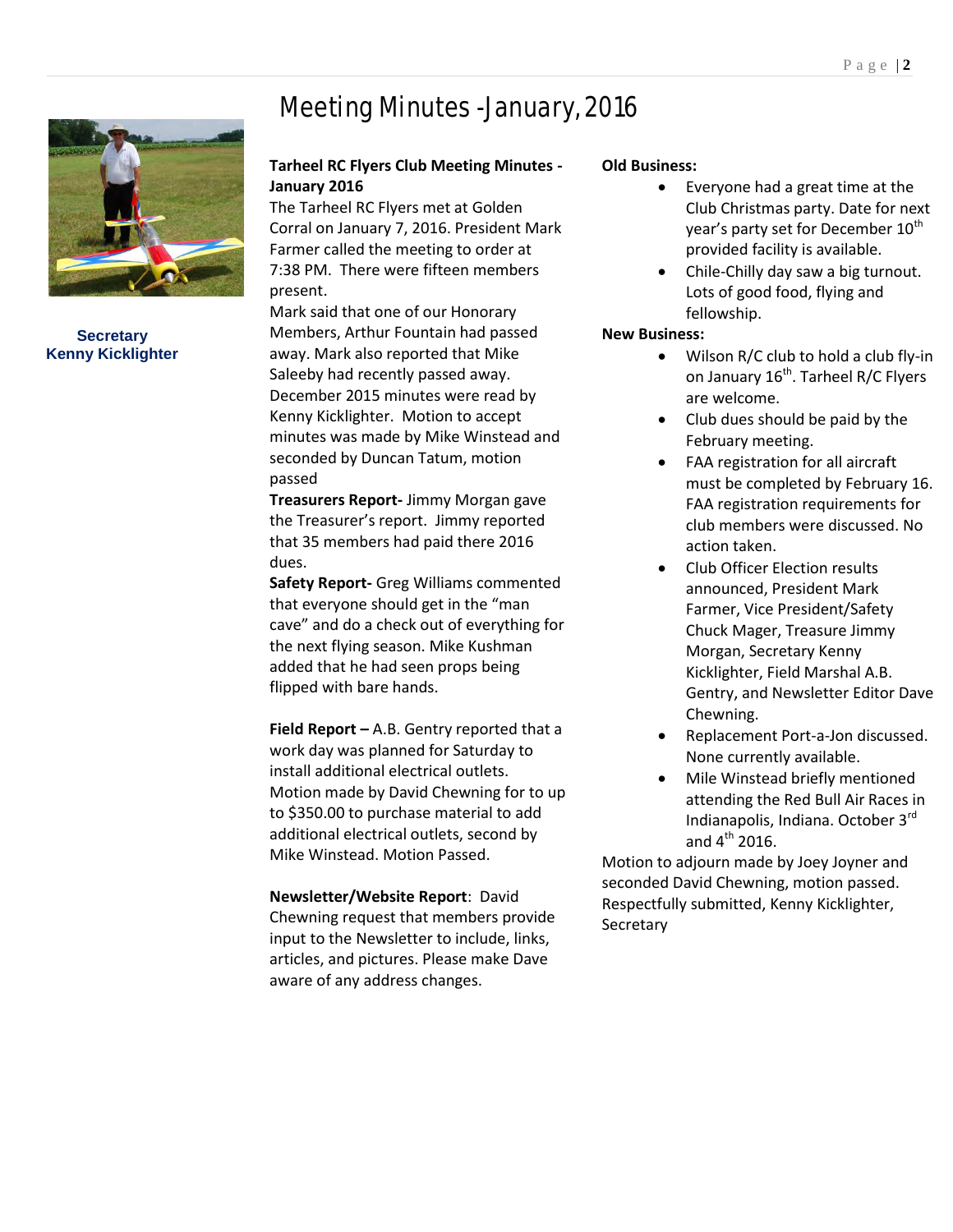## Safety and notes from the VP



 As your new Safety Officer I would first like to thank those who voted me in (I think). Just kidding. I do look forward to helping maintain the safe flying environment we currently have and making suggestions to constantly improve it. One thing I've learned in my past Air Force and current Honeywell careers is that safety is everyone's responsibility and we absolutely have to look out for one another. Don't be afraid to speak up and correct each other. Let's strive to never open the First Aid kit and more importantly, never have to drive anyone to the hospital. Looking forward to a great year of flying with you guys!

 **VP Chuck Mager** 



### Field Report

Hello to everyone,

There was quite a bit of work done at the field Saturday morning. Gene, Mark and A. B. met and installed a total of 38 receptacles, to charge a few more batteries at the charging station. All were put on one circuit breaker and the two strips inside the Pavilion were divided, all went well. This completes one of our tasks. Now when the weather gives us a big break, the other thing will be complete for a while. I am still trying to locate another privy to replace the fiberglass one we have that has just about given up the ghost. Come and enjoy your field,

#### A. B. Gentry, Jr.

#### **Field Marshall A.B. Gentry**



**Newsletter Editor Dave Chewning**

## From the Editor

<https://youtu.be/EqgWGithj7c>

[https://www.facebook.com/aeronavesemanute](https://www.facebook.com/aeronavesemanutencao/videos/640647422716971/) [ncao/videos/640647422716971/](https://www.facebook.com/aeronavesemanutencao/videos/640647422716971/)